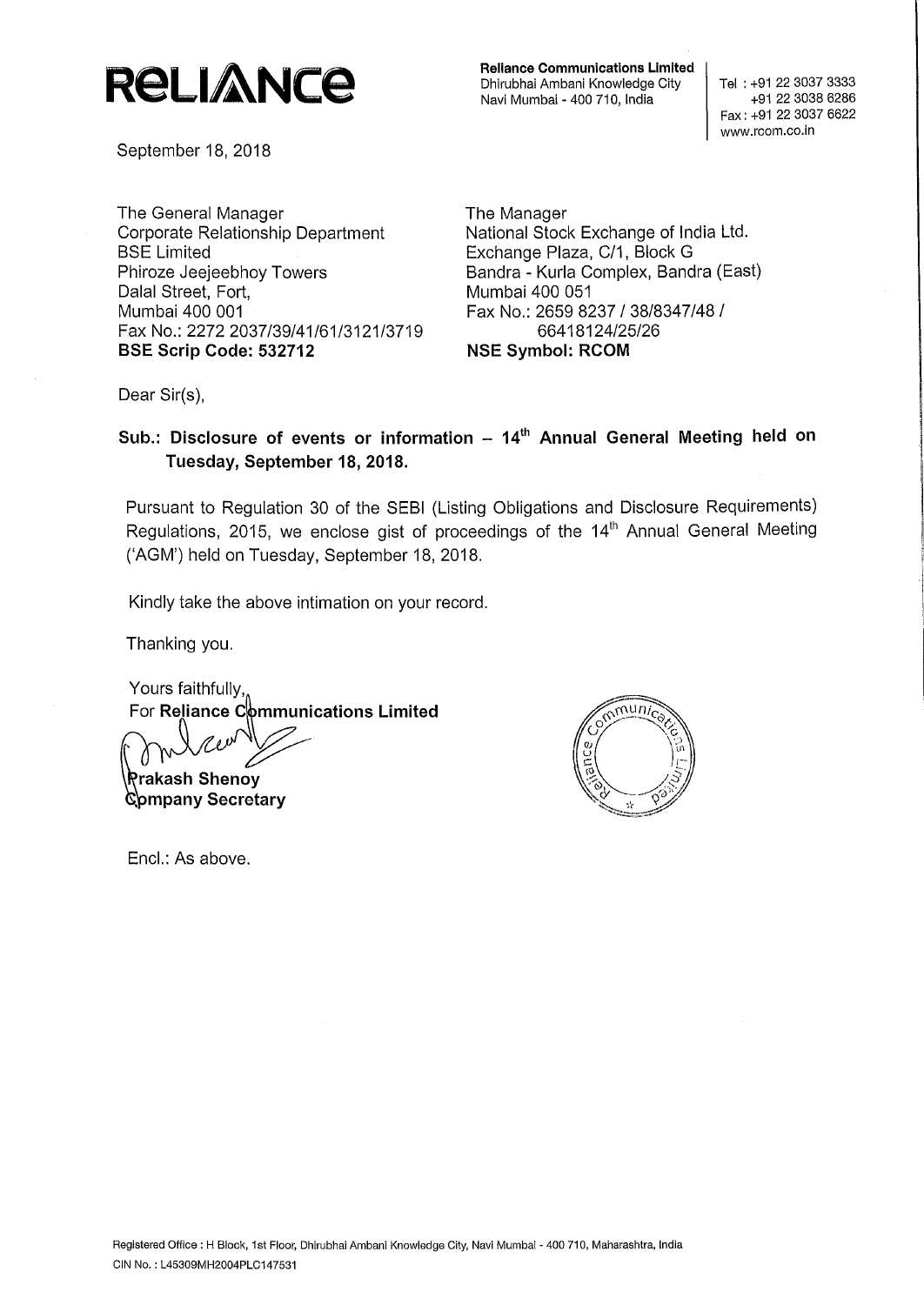

Tel : +91 22 3037 3333 +91 22 3038 6286 Fax: +91 22 3037 6622 www.rcom.co.in

**Gist of Proceedings of the 14th Annual General Meeting ("the Meeting"/ "AGM") of Reliance Communications Limited.** 

### **1. Date, time and Venue of the Meeting:**

The 14<sup>th</sup> AGM of the Company was held on Tuesday, September 18, 2018. The Meeting commenced at 9.30 A.M. at Birla Matushri Sabhagar, 19, New Marine Lines, Mumbai 400 020 and concluded at 10.40 A.M.

### **2. Proceedings in brief:**

- Shri Anil D. Ambani, Chairman, chaired the proceedings of the Meeting.
- The requisite quorum being present, the Chairman called the Meeting to order.
- The Chairman gave an overview of the performance of the Company to the members.
- The Chairman informed that remote e-voting commenced at 10:00 A.M. on Friday, September 14, 2018 and concluded at 5:00 P.M. on Monday, September 17, 2018.
- The following items of businesses as set out in the Notice convening the  $14<sup>th</sup>$  AGM were commenced for members' consideration and approval:

### **Ordinary Business:**

- 1. Consideration and adoption of:
	- a) the audited standalone financial statement of the Company for the financial year ended March 31, 2018 and the reports of the Board of Directors and Auditors thereon, and
	- b) the audited consolidated financial statement of the Company for the financial year ended March 31, 2018 and the report of the Auditors thereon.

#### **Special Business:**

- 2. Special Resolution to revise borrowing limits of the Company.
- 3. Ordinary Resolution in the matter of ratification of remuneration payable to Cost Auditor for the financial year ending March 31, 2019.
- 4. Special Resolution for appointment of Shri Punit Garg as an Executive Director.
- 5. Special Resolution for appointment of Shri Manikantan V. as a Director and Chief Financial Officer.
- 6. Ordinary Resolution for appointment of Smt. Chhaya Virani as an Independent Director.
- 7. Ordinary Resolution for appointment of Smt. Ryna Karani as an Independent Director.
- 8. Ordinary Resolution for appointment of Shri Suresh Rangachar as a Director.

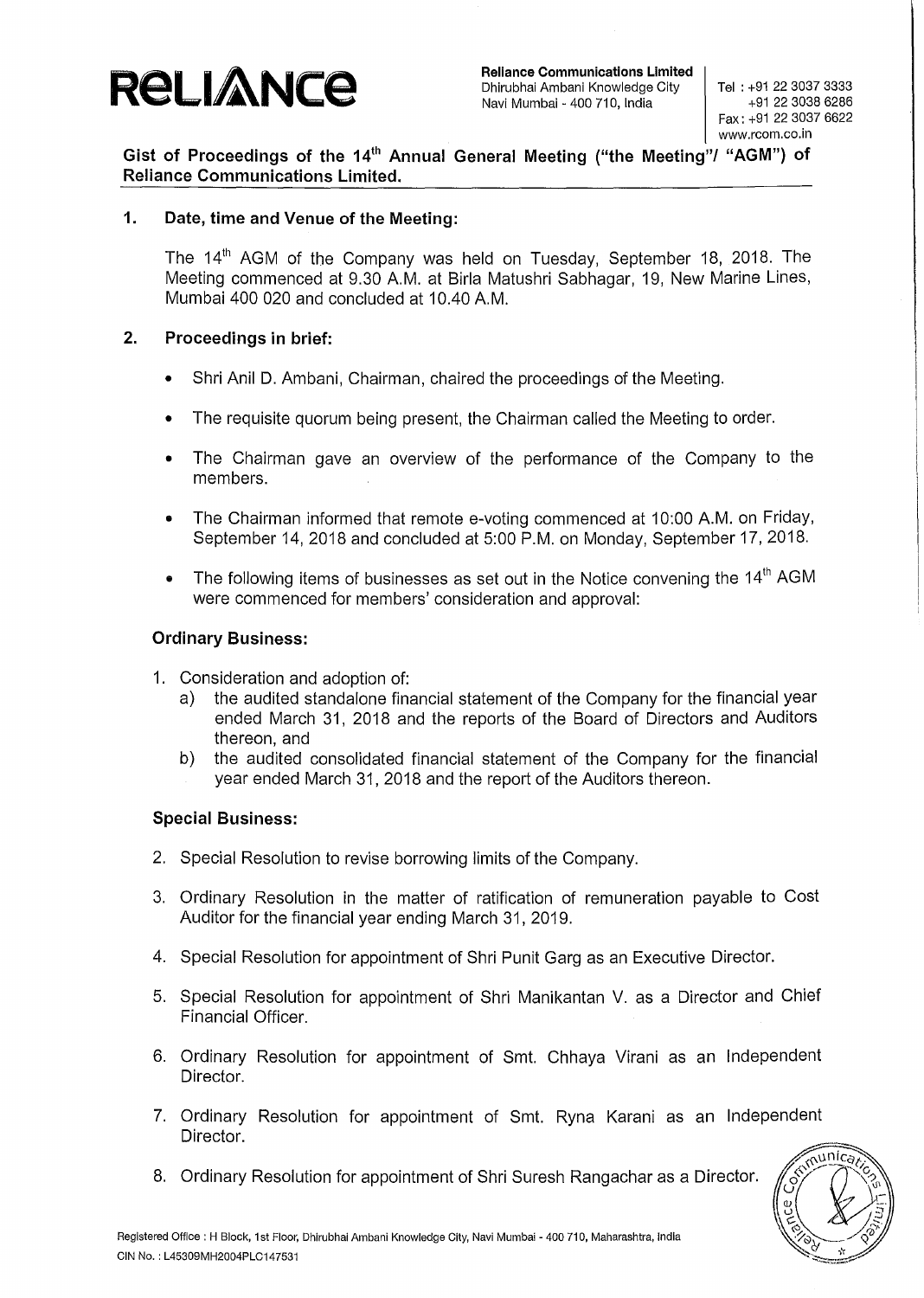

- 9. Ordinary Resolution for appointment of Smt. Manjari Kacker as an Independent Director.
- 10. Special Resolution for alterations to the Articles of Association of the Company.
- 11. Special Resolution for approval to private placement of Non-convertible Debentures and/ or other Debt securities.
- **3.** Reply / clarifications were provided by the Chairman to the queries raised by the members.
- **4.** The Chairman also informed that the Board of Directors of the Company had engaged the services of Karvy Computershare Private Limited for remote e-voting and Ballot. Shri Rinkit Kiran Uchat, Partner of M/s. Dayal and Lohia, Chartered Accountants, appointed as the scrutinizer for the purpose of scrutinizing the poll at the Meeting and by remote e-voting process.
- **5.** The Chairman informed the members that the results of voting shall be disseminated to the Stock Exchanges and will also be uploaded on the website of the Company and Karvy Computershare Private Limited, the agency providing remote e-voting facility.
- **6. Voting by Members:** 
	- The Company had provided remote e-voting facility to its members to cast votes electronically and poll at the meeting for all the 11 Items of business set out in the notice.
	- All the resolutions set out in Notice convening the  $14<sup>th</sup>$  AGM were passed with the requisite majority and are deemed to be passed on the date of the  $14<sup>th</sup>$  AGM i.e. on September 18, 2018.
- **Note:** (i) This is not the minutes of the proceedings of the 14<sup>th</sup> Annual General Meeting of the Company.

Thanking you.

Yours faithfully, For **Reliance Communications Limited** 

**Prakash Shenov Company Secretary** 

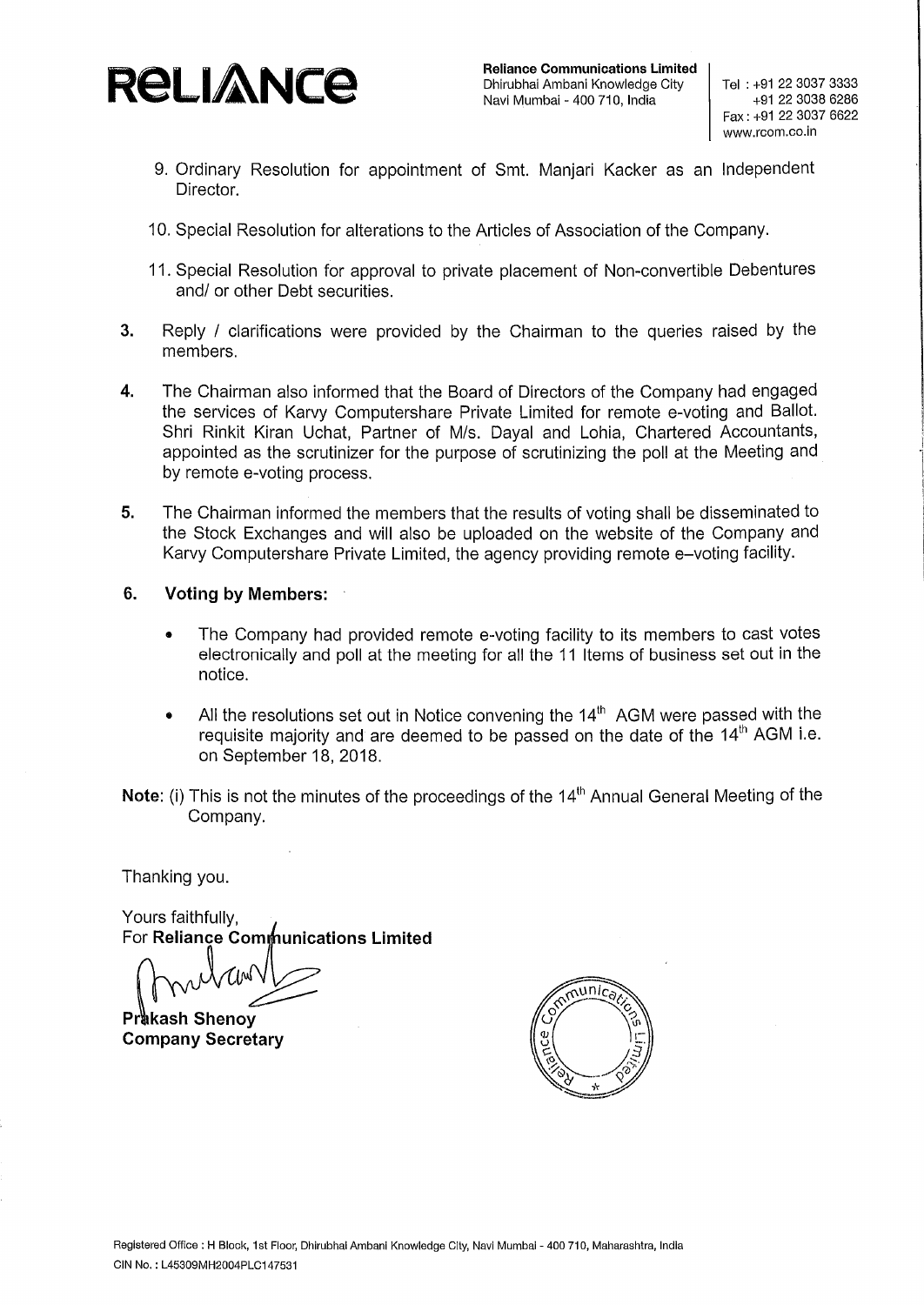## **ReLIANCE** Reliance Communications Limited Dhirubhai Ambani Knowledge City

Dhirubhai Ambanl Knowledge City

Navi Mumbai - 400 710, India

Tel: +91 22 3037 3333 +91 22 3038 6286 Fax: +91 22 3037 6622 www.rcom.co.in

September 18, 2018

The General Manager Corporate Relationship Department BSE Limited Phiroze Jeejeebhoy Towers Dalal Street, Fort, Mumbai 400 001 Fax No.: 2272 2037/39/41/61/3121/3719 **BSE Scrip Code: 532712** 

The Manager National Stock Exchange of India Ltd. Exchange Plaza, C/1, Block G Bandra - Kurla Complex, Bandra (East) Mumbai 400 051 Fax No.: 2659 8237 / 38/8347/48 / 66418124/25/26 **NSE Symbol: RCOM** 

Dear Sir(s),

## **Sub.: Voting results of 14th Annual General Meeting held on September 18, 2018.**

We refer to our letter dated August 24, 2018 and wish to inform you that at the  $14<sup>th</sup>$  Annual General Meeting ("AGM") of the members of the Company held on September 18, 2018 at Birla Matushri Sabhagar, 19, New Marine Lines, Mumbai 400 020, the Members of the Company have duly approved, through e-voting and Voting through Ballot at the venue of the meeting, all the business as specified in the notice convening the AGM.

The details of the voting results are enclosed in the format prescribed under Regulation 44(3) of the SEBI (Listing Obligations and Disclosure Requirements) Regulations, 2015.

We request you to kindly bring the aforesaid information to the notice of your members.

Thanking you.

Yours faithfully, **For Reliance Communications Limited** 

1 <sup>2</sup>řakash Shenov --

**Company Secretary** 

Encl.: As above.

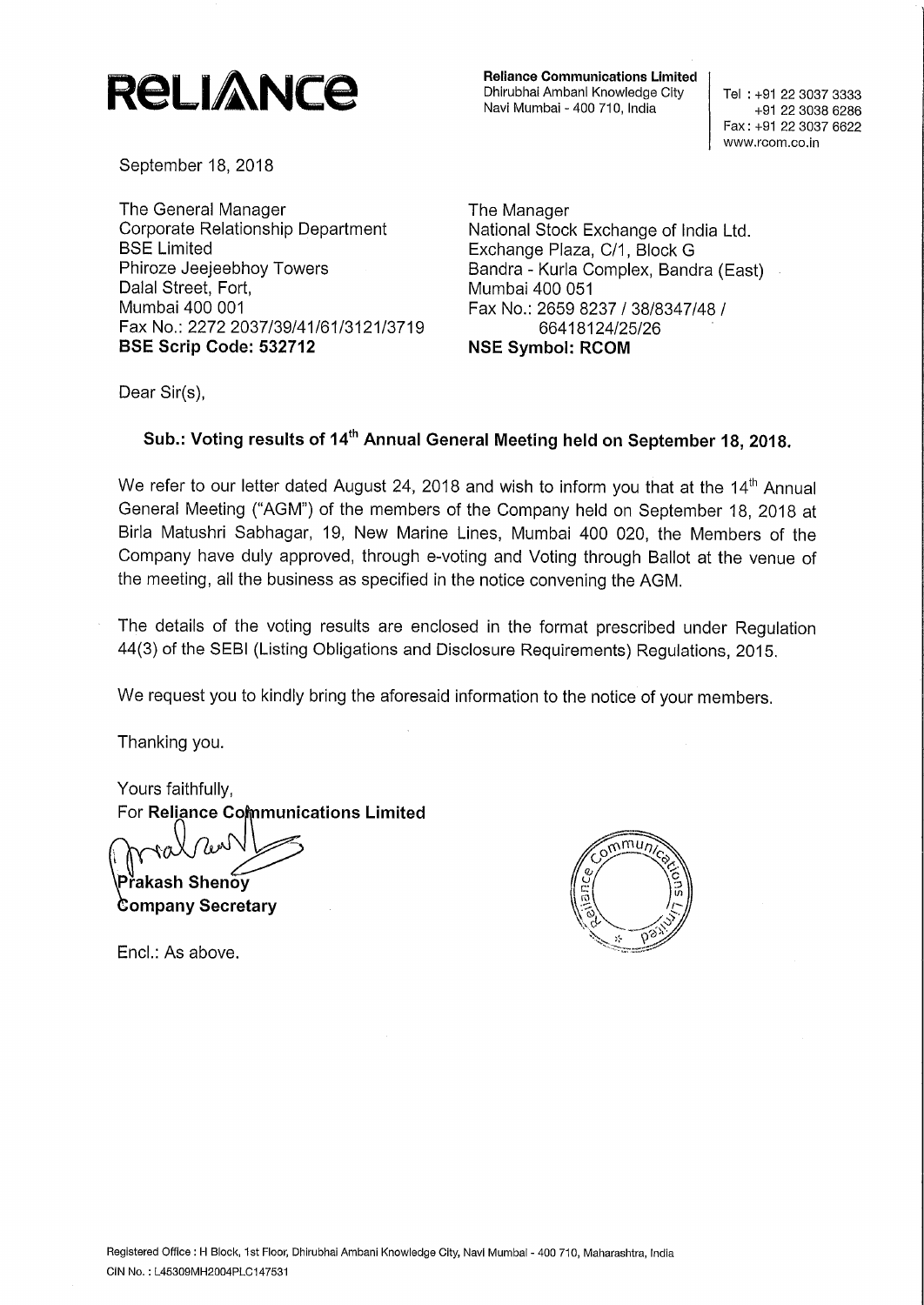## **RELIANCE COMMUNICATIONS LIMITED**

## **Details of voting result**

| Date of the AGM                                                              | September 18,2018                                                                           |
|------------------------------------------------------------------------------|---------------------------------------------------------------------------------------------|
| Total number of shareholders on record date                                  | September 11, 2018, the cut-off date for reckoning the voting rights of<br>the shareholders |
|                                                                              | Total number of shareholders: 1365954                                                       |
| No. of shareholders present in the meeting either in person or through proxy | 1110                                                                                        |
|                                                                              |                                                                                             |
| Promoters and Promoter Group                                                 |                                                                                             |
| Public                                                                       | 1101                                                                                        |
| No. of Shareholders attended the meeting through Video Conferencing          |                                                                                             |
|                                                                              |                                                                                             |
| Promoters and Promoter Group                                                 | Not arranged                                                                                |
| Public                                                                       | Not arranged                                                                                |

## **Details of Agenda:**

The mode of voting for all resolutions was remote e-voting and ballot.

( Rust)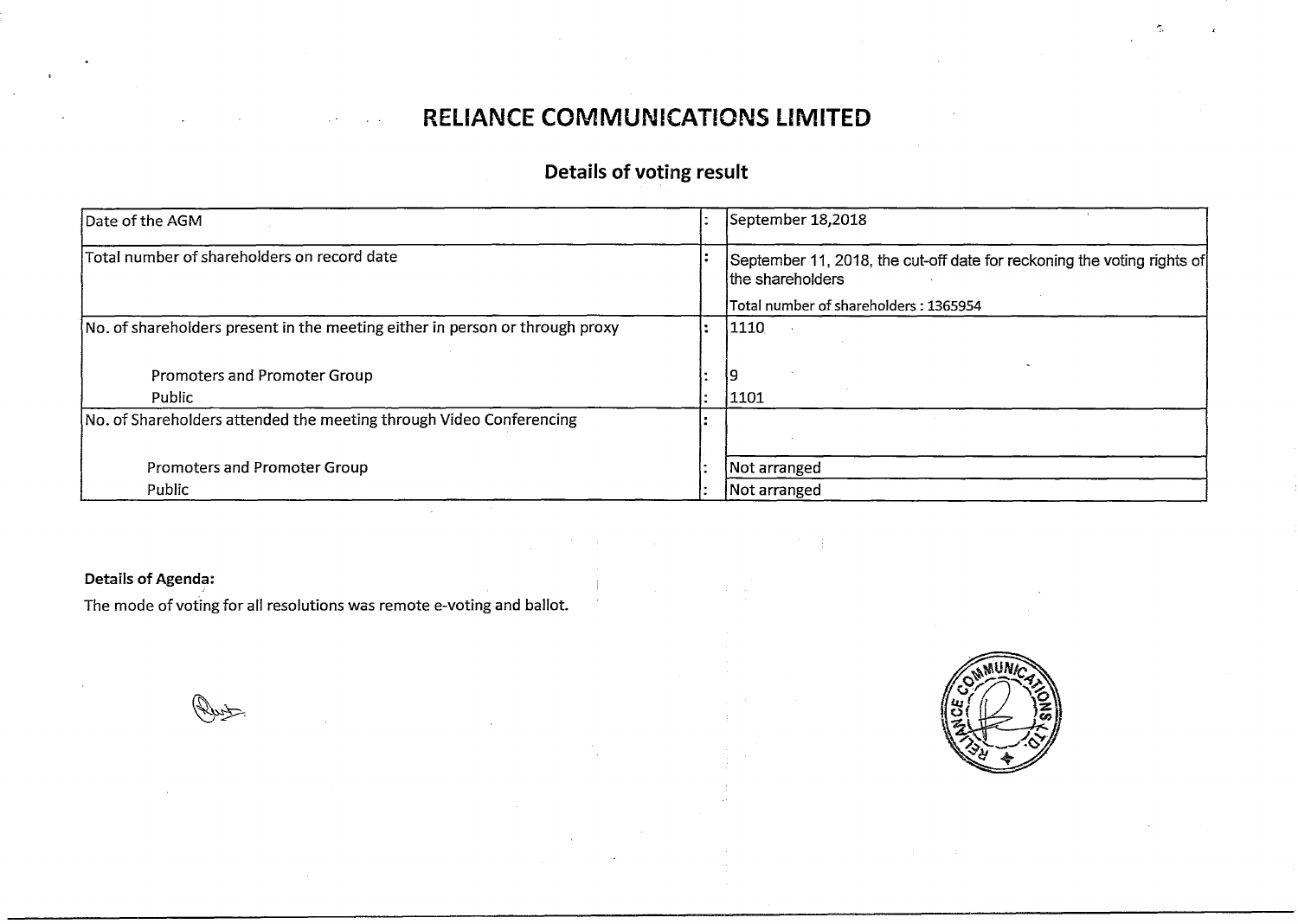|                    |                                                        |               |              |                                     | (1) Ordinary Resolution: |                |                                                                                   |                                                                                          |
|--------------------|--------------------------------------------------------|---------------|--------------|-------------------------------------|--------------------------|----------------|-----------------------------------------------------------------------------------|------------------------------------------------------------------------------------------|
|                    |                                                        |               |              |                                     |                          |                | To consider and adopt: a) the audited financial statement of the Company for the  |                                                                                          |
|                    | Resolution required: Ordinary / Special                |               |              |                                     |                          |                | financial year ended March 31, 2018 and the reports of the Board of Directors and |                                                                                          |
|                    |                                                        |               |              |                                     |                          |                |                                                                                   | Auditors thereon, and b) the audited consolidated financial statement of the Company for |
|                    |                                                        |               |              |                                     |                          |                | the financial year ended March 31, 2018 and the report of the Auditors thereon.   |                                                                                          |
|                    | Whether promoter/ promoter group are interested in the |               |              | No                                  |                          |                |                                                                                   |                                                                                          |
| agenda/resolution? |                                                        |               |              |                                     |                          |                |                                                                                   |                                                                                          |
| Category           | Mode of Voting                                         | No. of shares | No. of votes | % of Votes Polled on No. of Votes - |                          | No. of Votes – | % of Votes in favour                                                              | % of Votes against on                                                                    |
|                    |                                                        | held          | polled       | outstanding shares                  | in favour                | against        | on votes polled                                                                   | votes polled                                                                             |
|                    |                                                        |               |              |                                     |                          |                |                                                                                   |                                                                                          |
|                    |                                                        | (1)           | (2)          | $(3)=[(2)/(1)]$ * 100               | (4)                      | (5)            | $(6)=[(4)/(2)]*100$                                                               | $(7)=[(5)/(2)]*100$                                                                      |
| Promoter and       | E-Voting                                               |               | 1463696844   | 99.9317                             | 1463696844               | $\mathbf{0}$   | 100.0000                                                                          | 0.0000                                                                                   |
| Promoter           | Poll                                                   |               | 0            | 0.0000                              | 0                        | $\mathbf{O}$   | 0.0000                                                                            | 0.0000                                                                                   |
| Group              | Postal Ballot                                          | 1464696844    | $\mathbf 0$  | 0.0000                              | 0                        | $\mathbf 0$    | 0.0000                                                                            | 0.0000                                                                                   |
|                    | (if applicable)                                        |               |              |                                     |                          |                |                                                                                   |                                                                                          |
|                    | Total                                                  | 1464696844    | 1463696844   | 99.9317                             | 1463696844               | $\mathbf{0}$   | 100.0000                                                                          | 0.0000                                                                                   |
| Public             | E-Voting                                               |               | 315431408    | 67.4096                             | 9563034                  | 305868374      | 3.0317                                                                            | 96.9683                                                                                  |
| Institutions       | Poll                                                   |               | 0            | 0.0000                              | 0                        | $\Omega$       | 0.0000                                                                            | 0.0000                                                                                   |
|                    | Postal Ballot                                          | 467932606     | $\Omega$     | 0.0000                              | 0                        | $\Omega$       | 0.0000                                                                            | 0.0000                                                                                   |
|                    | (if applicable)                                        |               |              |                                     |                          |                |                                                                                   |                                                                                          |
|                    | Total                                                  | 467932606     | 315431408    | 67.4096                             | 9563034                  | 305868374      | 3.0317                                                                            | 96.9683                                                                                  |
| Public-Non         | E-Voting                                               |               | 1505104      | 0.1807                              | 1499672                  | 5432           | 99.6391                                                                           | 0.3609                                                                                   |
| Institutions       | Poll                                                   |               | 82966        | 0.0100                              | 82895                    | 71             | 99.9144                                                                           | 0.0856                                                                                   |
|                    | Postal Ballot                                          | 832903600     | $\mathbf 0$  | 0.0000                              | $\mathbf{O}$             | $\mathbf 0$    | 0.0000                                                                            | 0.0000                                                                                   |
|                    | (if applicable)                                        |               |              |                                     |                          |                |                                                                                   |                                                                                          |
|                    | Total                                                  | 832903600     | 1588070      | 0.1907                              | 1582567                  | 5503           | 99.6535                                                                           | 0.3465                                                                                   |
| Total              |                                                        | 2765533050    | 1780716322   | 64.3896                             | 1474842445               | 305873877      | 82.8230                                                                           | 17.1770                                                                                  |

 $\bar{\alpha}$ 

 $\sim 3\%$ 

**Put.** 

 $\mathcal{F}_\mathcal{G}$ 

 $\mathbf{r}$ 



 $\tilde{\mathcal{R}}_j$ 

 $\mathcal{L}^{\text{max}}$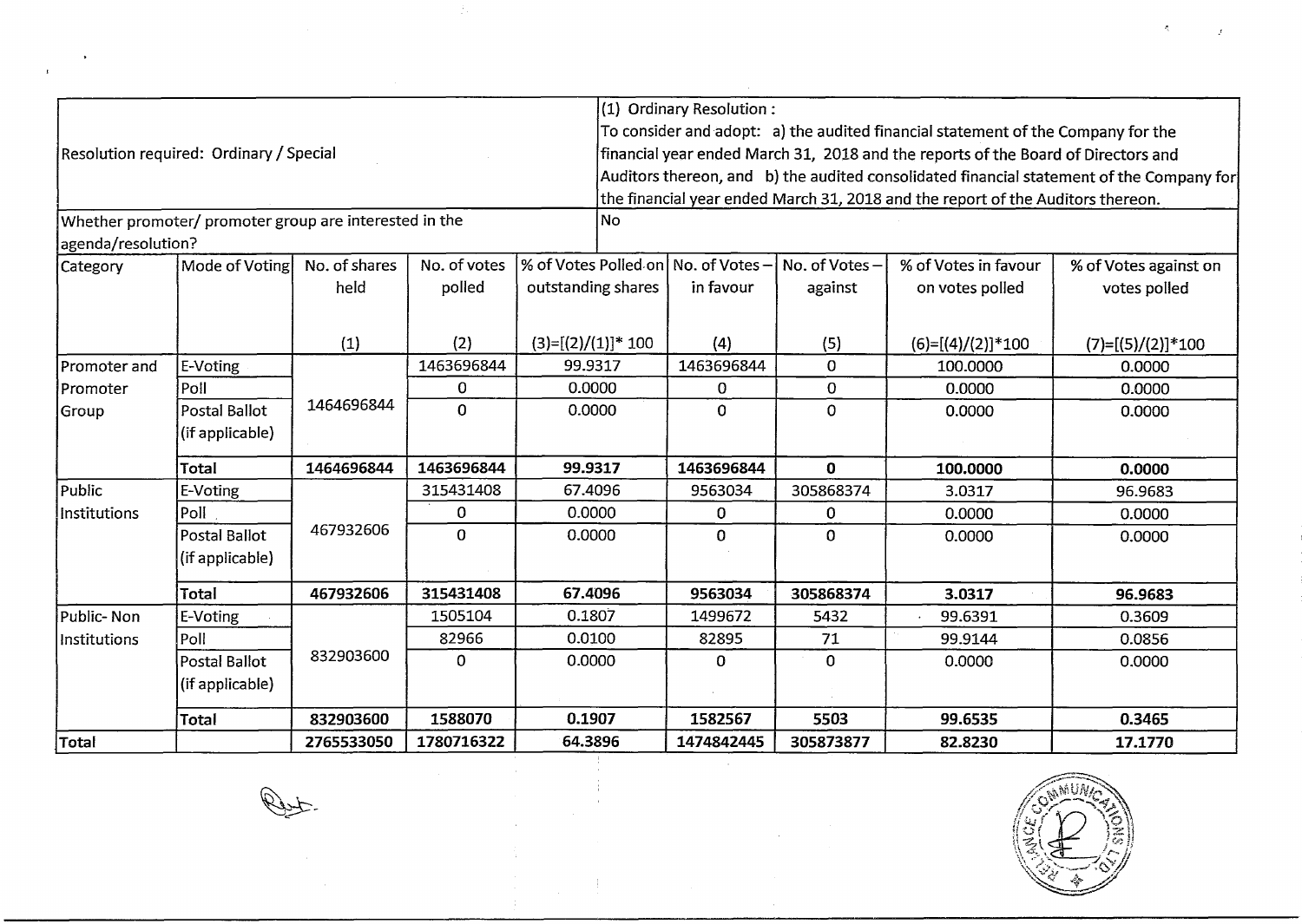|                    |                                                        |               |              |                                     | (2) Special Resolution: |                                            |                      |                       |
|--------------------|--------------------------------------------------------|---------------|--------------|-------------------------------------|-------------------------|--------------------------------------------|----------------------|-----------------------|
|                    |                                                        |               |              |                                     |                         | To revise borrowing limits of the Company. |                      |                       |
|                    | Resolution required: Ordinary / Special                |               |              |                                     |                         |                                            |                      |                       |
|                    |                                                        |               |              |                                     |                         |                                            |                      |                       |
|                    |                                                        |               |              |                                     |                         |                                            |                      |                       |
|                    | Whether promoter/ promoter group are interested in the |               |              | No.                                 |                         |                                            |                      |                       |
| agenda/resolution? |                                                        |               |              |                                     |                         |                                            |                      |                       |
| Category           | Mode of Voting                                         | No. of shares | No. of votes | % of Votes Polled on No. of Votes - |                         | No. of Votes-                              | % of Votes in favour | % of Votes against on |
|                    |                                                        | held          | polled       | outstanding shares                  | in favour               | against                                    | on votes polled      | votes polled          |
|                    |                                                        |               |              |                                     |                         |                                            |                      |                       |
|                    |                                                        | (1)           | (2)          | $(3)=[(2)/(1)]*100$                 | (4)                     | (5)                                        | $(6)=[(4)/(2)]*100$  | $(7)=[(5)/(2)]*100$   |
| Promoter and       | E-Voting                                               |               | 1463696844   | 99.9317                             | 1463696844              | $\mathbf{0}$                               | 100.0000             | 0.0000                |
| Promoter           | Poll                                                   | 1464696844    | $\mathbf 0$  | 0.0000                              | $\mathbf 0$             | $\mathbf 0$                                | 0.0000               | 0.0000                |
| Group              | Postal Ballot                                          |               | $\Omega$     | 0.0000                              | $\mathbf{O}$            | $\mathbf{0}$                               | 0.0000               | 0.0000                |
|                    | (if applicable)                                        |               |              |                                     |                         |                                            |                      |                       |
|                    | <b>Total</b>                                           | 1464696844    | 1463696844   | 99.9317                             | 1463696844              | $\mathbf{O}$                               | 100.0000             | 0.0000                |
| Public             | E-Voting                                               |               | 319188892    | 68.2126                             | 149272558               | 169916334                                  | 46.7662              | 53.2338               |
| Institutions       | Poll                                                   |               | 0            | 0.0000                              | 0                       | 0                                          | 0.0000               | 0.0000                |
|                    | Postal Ballot                                          | 467932606     | $\mathbf 0$  | 0.0000                              | $\overline{0}$          | $\mathbf 0$                                | 0.0000               | 0.0000                |
|                    | (if applicable)                                        |               |              |                                     |                         |                                            |                      |                       |
|                    | <b>Total</b>                                           | 467932606     | 319188892    | 68.2126                             | 149272558               | 169916334                                  | 46.7662              | 53.2338               |
| Public-Non         | E-Voting                                               |               | 1502894      | 0.1804                              | 1486121                 | 16773                                      | 98.8840              | 1.1160                |
| Institutions       | Poll                                                   |               | 82966        | 0.0100                              | 82895                   | 71                                         | 99.9144              | 0.0856                |
|                    | Postal Ballot                                          | 832903600     | $\Omega$     | 0.0000                              | 0                       | $\mathbf 0$                                | 0.0000               | 0.0000                |
|                    | (if applicable)                                        |               |              |                                     |                         |                                            |                      |                       |
|                    | <b>Total</b>                                           | 832903600     | 1585860      | 0.1904                              | 1569016                 | 16844                                      | 98.9379              | 1.0621                |
| Total              |                                                        | 2765533050    | 1784471596   | 64.5254                             | 1614538418              | 169933178                                  | 90.4771              | 9.5229                |

 $\pm$ 



 $\label{eq:3.1} \mathcal{F}^{\text{max}}_{\text{max}}(\mathcal{F}^{\text{max}}_{\text{max}},\mathcal{F}^{\text{max}}_{\text{max}}), \mathcal{F}^{\text{max}}_{\text{max}}(\mathcal{F}^{\text{max}}_{\text{max}}), \mathcal{F}^{\text{max}}_{\text{max}})$ 

**Paul** 

 $\omega_{\rm{max}}$ 

 $\mathbf{r}$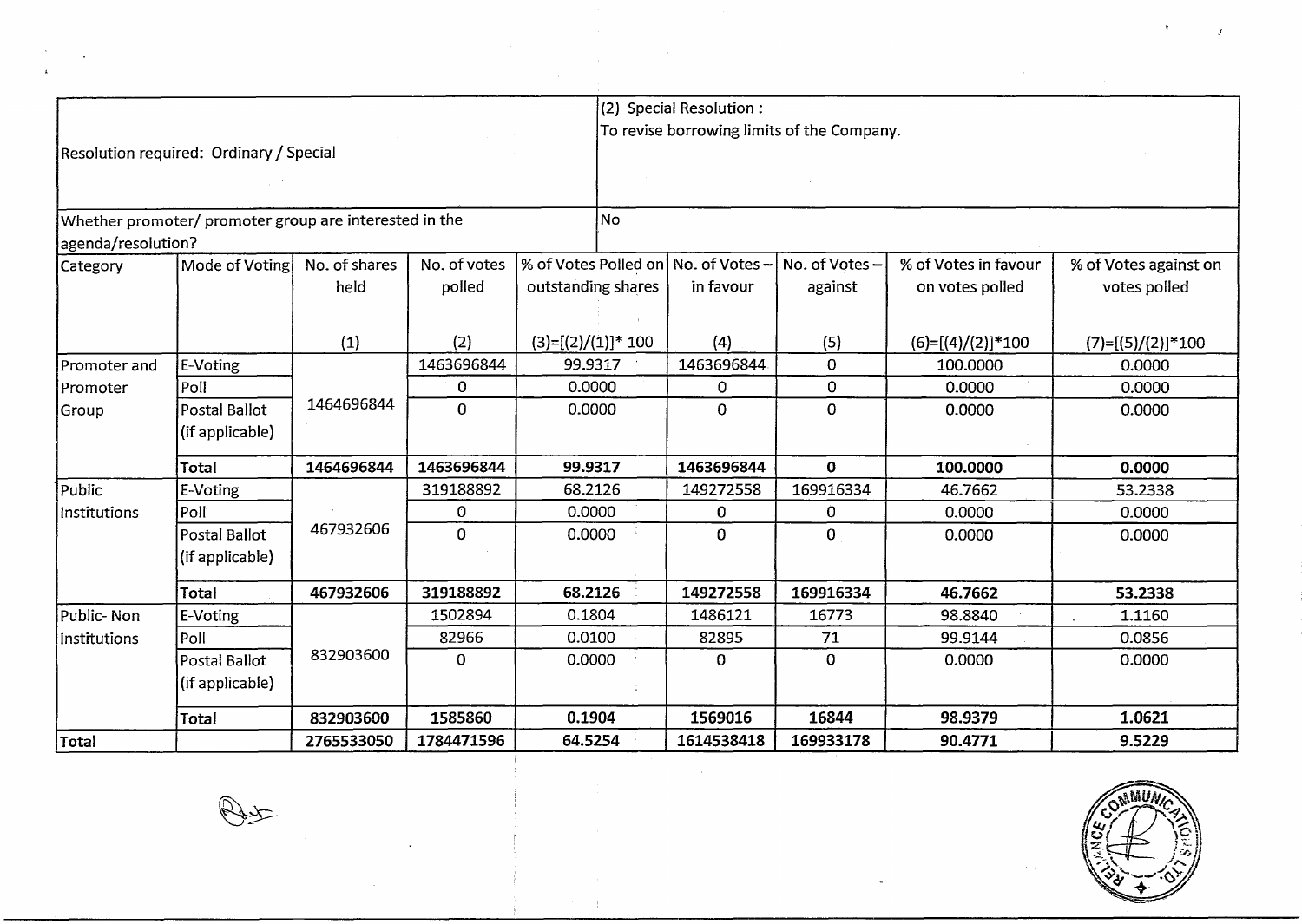|                    |                                                        |               |              |                                     | (3) Ordinary Resolution: |               |                      |                                                                                          |
|--------------------|--------------------------------------------------------|---------------|--------------|-------------------------------------|--------------------------|---------------|----------------------|------------------------------------------------------------------------------------------|
|                    |                                                        |               |              |                                     |                          |               |                      | Ratification of remuneration payable to Cost Auditor for the financial year ending March |
|                    | Resolution required: Ordinary / Special                |               |              | 31, 2019.                           |                          |               |                      |                                                                                          |
|                    |                                                        |               |              |                                     |                          |               |                      |                                                                                          |
|                    |                                                        |               |              |                                     |                          |               |                      |                                                                                          |
| agenda/resolution? | Whether promoter/ promoter group are interested in the |               |              | lNo ∣                               |                          |               |                      |                                                                                          |
| Category           | Mode of Voting                                         | No. of shares | No. of votes | % of Votes Polled on No. of Votes - |                          | No. of Votes- | % of Votes in favour | % of Votes against on                                                                    |
|                    |                                                        | held          | polled       | outstanding shares                  | in favour                | against       | on votes polled      | votes polled                                                                             |
|                    |                                                        |               |              |                                     |                          |               |                      |                                                                                          |
|                    |                                                        | (1)           | (2)          | $(3)=[(2)/(1)]*100$                 | (4)                      | (5)           | $(6)=[(4)/(2)]*100$  | $(7)=[(5)/(2)]*100$                                                                      |
| Promoter and       | E-Voting                                               |               | 1463696844   | 99.9317                             | 1463696844               | $\Omega$      | 100.0000             | 0.0000                                                                                   |
| Promoter           | Poll                                                   |               | $\Omega$     | 0.0000                              | 0                        | 0             | 0.0000               | 0.0000                                                                                   |
| Group              | Postal Ballot                                          | 1464696844    | $\mathbf{O}$ | 0.0000                              | 0                        | $\bf{0}$      | 0.0000               | 0.0000                                                                                   |
|                    | (if applicable)                                        |               |              |                                     |                          |               |                      |                                                                                          |
|                    | Total                                                  | 1464696844    | 1463696844   | 99.9317                             | 1463696844               | $\mathbf{0}$  | 100.0000             | 0.0000                                                                                   |
| Public             | E-Voting                                               |               | 319188892    | 68.2126                             | 318970579                | 218313        | 99.9316              | 0.0684                                                                                   |
| Institutions       | Poll                                                   |               | 0            | 0.0000                              | 0                        | 0             | 0.0000               | 0.0000                                                                                   |
|                    | <b>Postal Ballot</b>                                   | 467932606     | $\mathbf 0$  | 0.0000                              | 0                        | $\Omega$      | 0.0000               | 0.0000                                                                                   |
|                    | (if applicable)                                        |               |              |                                     |                          |               |                      |                                                                                          |
|                    | <b>Total</b>                                           | 467932606     | 319188892    | 68.2126                             | 318970579                | 218313        | 99.9316              | 0.0684                                                                                   |
| Public-Non         | E-Voting                                               |               | 1503494      | 0.1805                              | 1489561                  | 13933         | 99.0733              | 0.9267                                                                                   |
| Institutions       | Poll                                                   |               | 82966        | 0.0100                              | 82895                    | 71            | 99.9144              | 0.0856                                                                                   |
|                    | Postal Ballot                                          | 832903600     | 0            | $-0.0000$                           | 0                        | 0             | 0.0000               | 0.0000                                                                                   |
|                    | (if applicable)                                        |               |              |                                     |                          |               |                      |                                                                                          |
|                    | <b>Total</b>                                           | 832903600     | 1586460      | 0.1905                              | 1572456                  | 14004         | 99.1173              | 0.8827                                                                                   |
| Total              |                                                        | 2765533050    | 1784472196   | 64.5254                             | 1784239879               | 232317        | 99.9870              | 0.0130                                                                                   |

 $\frac{1}{2}$ 

 $\frac{1}{2}$ 

 $\label{eq:2.1} \begin{split} \mathcal{L}_{\text{max}}(\mathbf{r}) & = \frac{1}{2} \mathcal{L}_{\text{max}}(\mathbf{r}) \mathcal{L}_{\text{max}}(\mathbf{r}) \\ & = \frac{1}{2} \mathcal{L}_{\text{max}}(\mathbf{r}) \mathcal{L}_{\text{max}}(\mathbf{r}) \mathcal{L}_{\text{max}}(\mathbf{r}) \mathcal{L}_{\text{max}}(\mathbf{r}) \mathcal{L}_{\text{max}}(\mathbf{r}) \mathcal{L}_{\text{max}}(\mathbf{r}) \mathcal{L}_{\text{max}}(\mathbf{r}) \mathcal{L}_{\text{max}}(\mathbf{r})$ 

 $\sim 10$ 



 $\hat{J}$ 

 $\label{eq:2.1} \frac{1}{\left(1+\frac{1}{2}\right)}\left(\frac{1}{\sqrt{2}}\right)^2\left(\frac{1}{\sqrt{2}}\right)^2\left(\frac{1}{\sqrt{2}}\right)^2\left(\frac{1}{\sqrt{2}}\right)^2.$ 

Put

 $\frac{1}{\sqrt{2}}\sum_{i=1}^{n-1}\frac{1}{i} \sum_{j=1}^{n-1} \frac{1}{j} \sum_{j=1}^{n-1} \frac{1}{j} \sum_{j=1}^{n-1} \frac{1}{j} \sum_{j=1}^{n-1} \frac{1}{j} \sum_{j=1}^{n-1} \frac{1}{j} \sum_{j=1}^{n-1} \frac{1}{j} \sum_{j=1}^{n-1} \frac{1}{j} \sum_{j=1}^{n-1} \frac{1}{j} \sum_{j=1}^{n-1} \frac{1}{j} \sum_{j=1}^{n-1} \frac{1}{j} \sum$ 

 $\label{eq:2.1} \frac{1}{\sqrt{2\pi}}\sum_{i=1}^n\frac{1}{\sqrt{2\pi}}\sum_{i=1}^n\frac{1}{\sqrt{2\pi}}\sum_{i=1}^n\frac{1}{\sqrt{2\pi}}\sum_{i=1}^n\frac{1}{\sqrt{2\pi}}\sum_{i=1}^n\frac{1}{\sqrt{2\pi}}\sum_{i=1}^n\frac{1}{\sqrt{2\pi}}\sum_{i=1}^n\frac{1}{\sqrt{2\pi}}\sum_{i=1}^n\frac{1}{\sqrt{2\pi}}\sum_{i=1}^n\frac{1}{\sqrt{2\pi}}\sum_{i=1}^n\$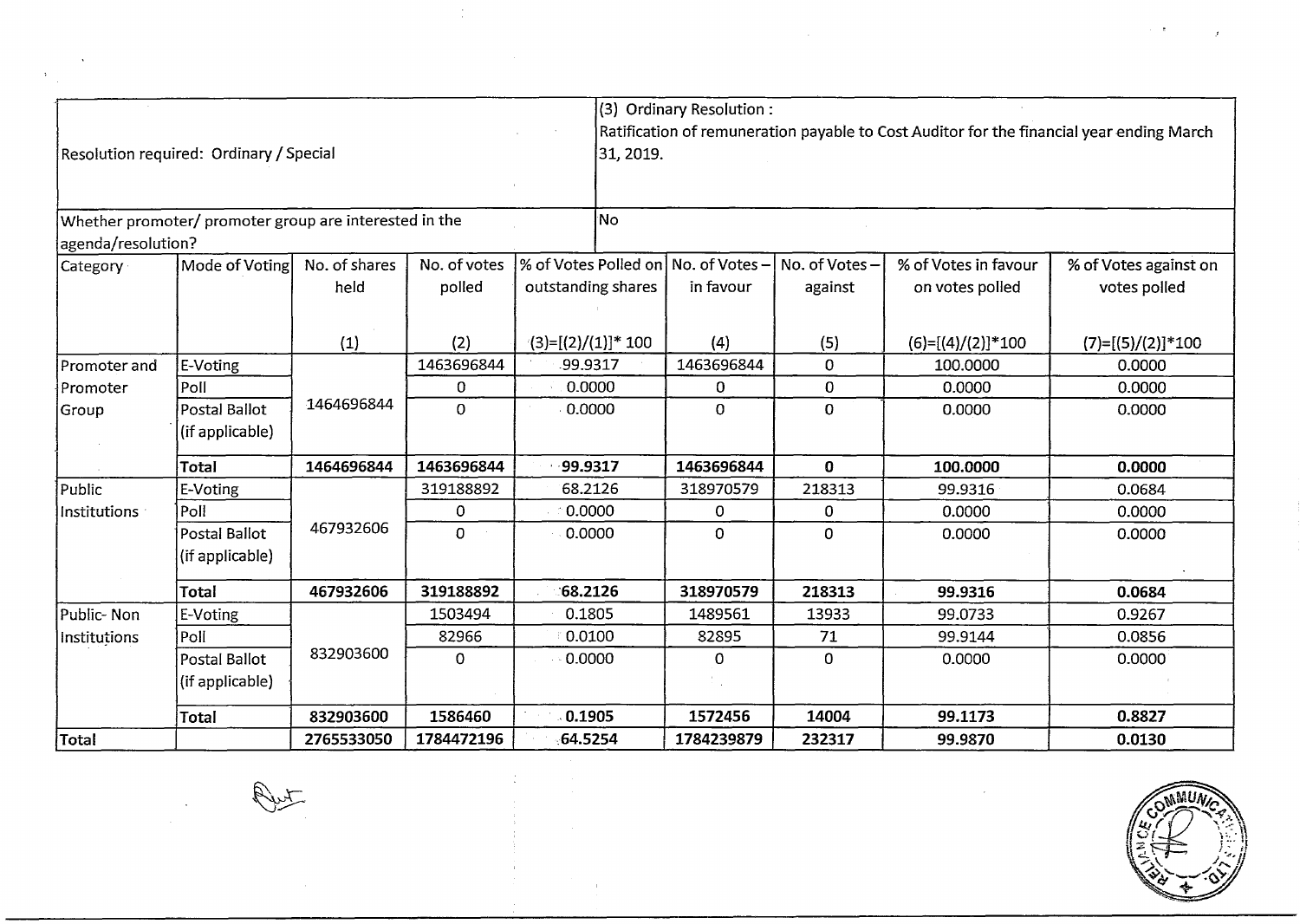|                    |                                                        |               |                |                       |           | (4) Special Resolution:             |                                                          |                      |                       |
|--------------------|--------------------------------------------------------|---------------|----------------|-----------------------|-----------|-------------------------------------|----------------------------------------------------------|----------------------|-----------------------|
|                    |                                                        |               |                |                       |           |                                     | Appointment of Shri Punit Garg as an Executive Director. |                      |                       |
|                    | Resolution required: Ordinary / Special                |               |                |                       |           |                                     |                                                          |                      |                       |
|                    |                                                        |               |                |                       |           |                                     |                                                          |                      |                       |
|                    | Whether promoter/ promoter group are interested in the |               |                |                       | <b>No</b> |                                     |                                                          |                      |                       |
| agenda/resolution? |                                                        |               |                |                       |           |                                     |                                                          |                      |                       |
| Category           | Mode of Voting                                         | No. of shares | No. of votes   |                       |           | % of Votes Polled on No. of Votes - | No. of Votes-                                            | % of Votes in favour | % of Votes against on |
|                    |                                                        | held          | polled         | outstanding shares    |           | in favour                           | against                                                  | on votes polled      | votes polled          |
|                    |                                                        |               |                |                       |           |                                     |                                                          |                      |                       |
|                    |                                                        | (1)           | (2)            | $(3)=[(2)/(1)]$ * 100 |           | (4)                                 | (5)                                                      | $(6)=[(4)/(2)]*100$  | $(7)=[(5)/(2)]*100$   |
| Promoter and       | E-Voting                                               |               | 1463696844     | 99.9317               |           | 1463696844                          | $\mathbf{0}$                                             | 100.0000             | 0.0000                |
| lPromoter          | Poll                                                   |               | 0              | 0.0000                |           | $\mathbf{0}$                        | 0                                                        | 0.0000               | 0.0000                |
| Group              | Postal Ballot                                          | 1464696844    | $\overline{0}$ | 0.0000                |           | 0                                   | $\overline{0}$                                           | 0.0000               | 0.0000                |
|                    | (if applicable)                                        |               |                |                       |           |                                     |                                                          |                      |                       |
|                    | Total                                                  | 1464696844    | 1463696844     | 99.9317               |           | 1463696844                          | 0                                                        | 100.0000             | 0.0000                |
| Public             | E-Voting                                               |               | 319188892      | 68.2126               |           | 278369777                           | 40819115                                                 | 87.2116              | 12.7884               |
| Institutions       | Poll                                                   |               | 0              | 0.0000                |           | $\mathbf 0$                         | 0                                                        | 0.0000               | 0.0000                |
|                    | Postal Ballot                                          | 467932606     | $\Omega$       | 0.0000                |           | $\mathbf 0$                         | 0                                                        | 0.0000               | 0.0000                |
|                    | (if applicable)                                        |               |                |                       |           |                                     |                                                          |                      |                       |
|                    | Total                                                  | 467932606     | 319188892      | 68.2126               |           | 278369777                           | 40819115                                                 | 87.2116              | 12.7884               |
| Public-Non         | E-Voting                                               |               | 1503171        | 0.1805                |           | 1492641                             | 10530                                                    | 99.2995              | 0.7005                |
| Institutions       | Poll                                                   |               | 82966          | 0.0100                |           | 82895                               | 71                                                       | 99.9144              | 0.0856                |
|                    | Postal Ballot                                          | 832903600     | $\Omega$       | 0.0000                |           | $\mathbf 0$                         | $\Omega$                                                 | 0.0000               | 0.0000                |
|                    | (if applicable)                                        |               |                |                       |           |                                     |                                                          |                      |                       |
|                    | <b>Total</b>                                           | 832903600     | 1586137        | 0.1904                |           | 1575536                             | 10601                                                    | 99.3316              | 0.6684                |
| Total              |                                                        | 2765533050    | 1784471873     | 64.5254               |           | 1743642157                          | 40829716                                                 | 97.7119              | 2.2881                |

 $\frac{1}{2}$  ,  $\frac{1}{2}$  ,  $\frac{1}{2}$  ,



 $\mathbf{r}$ 

 $\overline{ }$ 

**Denty**.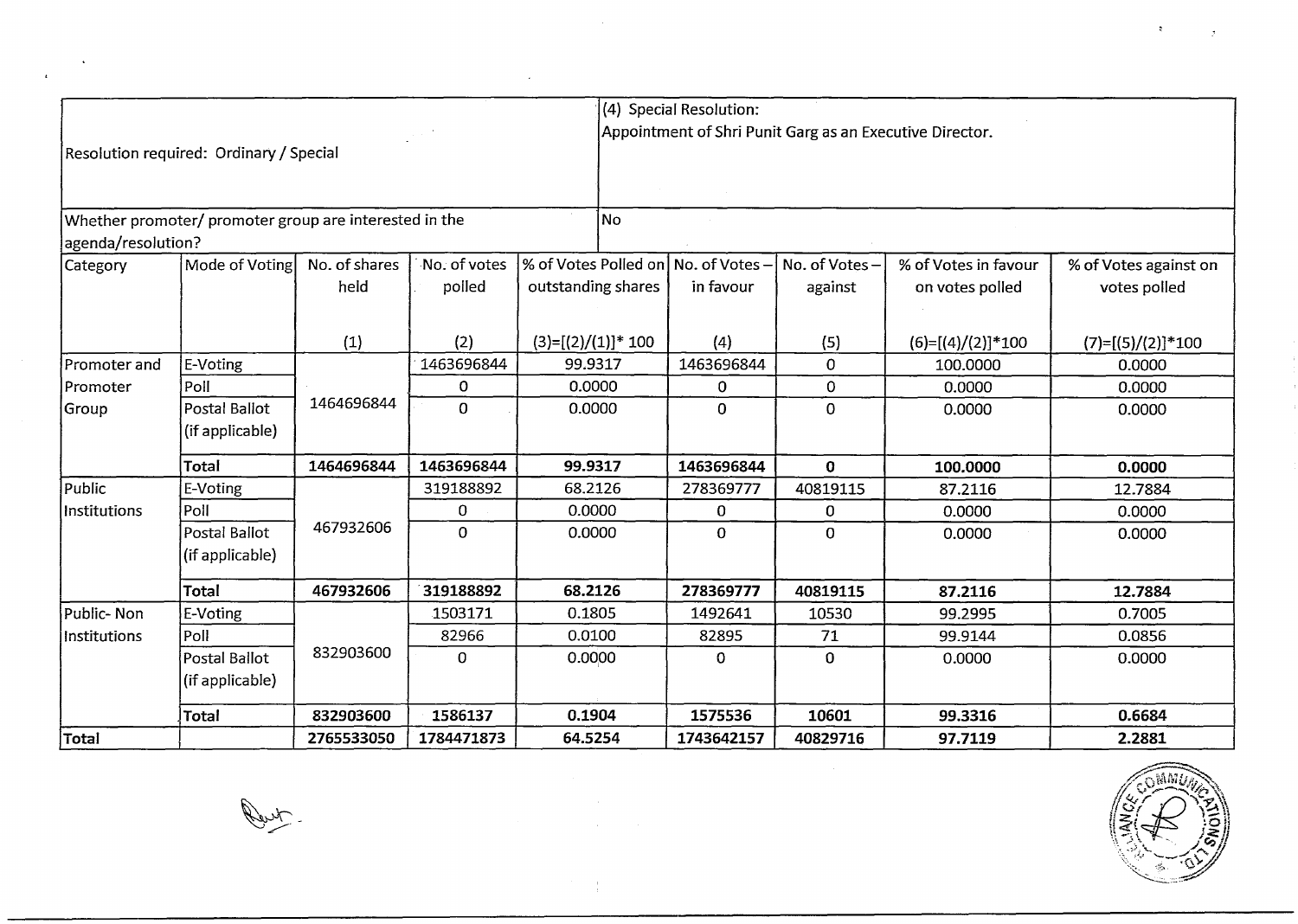|                    |                                                        |               |              |                                                    | (5) Special Resolution: |                |                                                                              |                       |
|--------------------|--------------------------------------------------------|---------------|--------------|----------------------------------------------------|-------------------------|----------------|------------------------------------------------------------------------------|-----------------------|
|                    |                                                        |               |              |                                                    |                         |                | Appointment of Shri Manikantan V. as a Director and Chief Financial Officer. |                       |
|                    | Resolution required: Ordinary / Special                |               |              |                                                    |                         |                |                                                                              |                       |
|                    |                                                        |               |              |                                                    |                         |                |                                                                              |                       |
|                    |                                                        |               |              |                                                    |                         |                |                                                                              |                       |
|                    | Whether promoter/ promoter group are interested in the |               |              | <b>No</b>                                          |                         |                |                                                                              |                       |
| agenda/resolution? |                                                        |               |              |                                                    |                         |                |                                                                              |                       |
| Category           | Mode of Voting                                         | No. of shares | No. of votes | % of Votes Polled on No. of Votes - No. of Votes - |                         |                | % of Votes in favour                                                         | % of Votes against on |
|                    |                                                        | held          | polled       | outstanding shares                                 | in favour               | against        | on votes polled                                                              | votes polled          |
|                    |                                                        |               |              |                                                    |                         |                |                                                                              |                       |
|                    |                                                        | (1)           | (2)          | $(3)=[(2)/(1)]$ * 100                              | (4)                     | (5)            | $(6)=[(4)/(2)]*100$                                                          | $(7)=[(5)/(2)]*100$   |
| Promoter and       | E-Voting                                               |               | 1463696844   | 99.9317                                            | 1463696844              | $\overline{0}$ | 100.0000                                                                     | 0.0000                |
| Promoter           | Poll                                                   |               | 0            | 0.0000                                             | 0                       | $\mathbf 0$    | 0.0000                                                                       | 0.0000                |
| Group              | Postal Ballot                                          | 1464696844    | $\Omega$     | 0.0000                                             | 0                       | 0              | 0.0000                                                                       | 0.0000                |
|                    | (if applicable)                                        |               |              |                                                    |                         |                |                                                                              |                       |
|                    | Total                                                  | 1464696844    | 1463696844   | 99.9317                                            | 1463696844              | $\mathbf{0}$   | 100.0000                                                                     | 0.0000                |
| Public             | E-Voting                                               |               | 319188892    | 68.2126                                            | 179635624               | 139553268      | 56.2788                                                                      | 43.7212               |
| Institutions       | Poll                                                   |               | 0            | 0.0000                                             | 0                       | 0              | 0.0000                                                                       | 0.0000                |
|                    | Postal Ballot                                          | 467932606     | $\mathbf 0$  | 0.0000                                             | 0                       | $\Omega$       | 0.0000                                                                       | 0.0000                |
|                    | (if applicable)                                        |               |              |                                                    |                         |                |                                                                              |                       |
|                    | <b>Total</b>                                           | 467932606     | 319188892    | 68.2126                                            | 179635624               | 139553268      | 56.2788                                                                      | 43.7212               |
| Public-Non         | E-Voting                                               |               | 1502971      | 0.1804                                             | 1493772                 | 9199           | 99.3879                                                                      | 0.6121                |
| Institutions       | Poll                                                   |               | 82966        | 0.0100                                             | 82895                   | 71             | 99.9144                                                                      | 0.0856                |
|                    | Postal Ballot                                          | 832903600     | 0            | 0.0000                                             | 0                       | 0              | 0.0000                                                                       | 0.0000                |
|                    | (if applicable)                                        |               |              |                                                    |                         |                |                                                                              |                       |
|                    | <b>Total</b>                                           | 832903600     | 1585937      | 0.1904                                             | 1576667                 | 9270           | 99.4155                                                                      | 0.5845                |
| <b>Total</b>       |                                                        | 2765533050    | 1784471673   | 64.5254                                            | 1644909135              | 139562538      | 92.1791                                                                      | 7.8209                |

 $\bar{I}$ 

÷

Î

÷ř.

 $\sim 1$ 



 $\frac{1}{2}$ 

Putt.

 $\mathcal{L}$ 

 $\mathcal{A}$ 

 $\sim$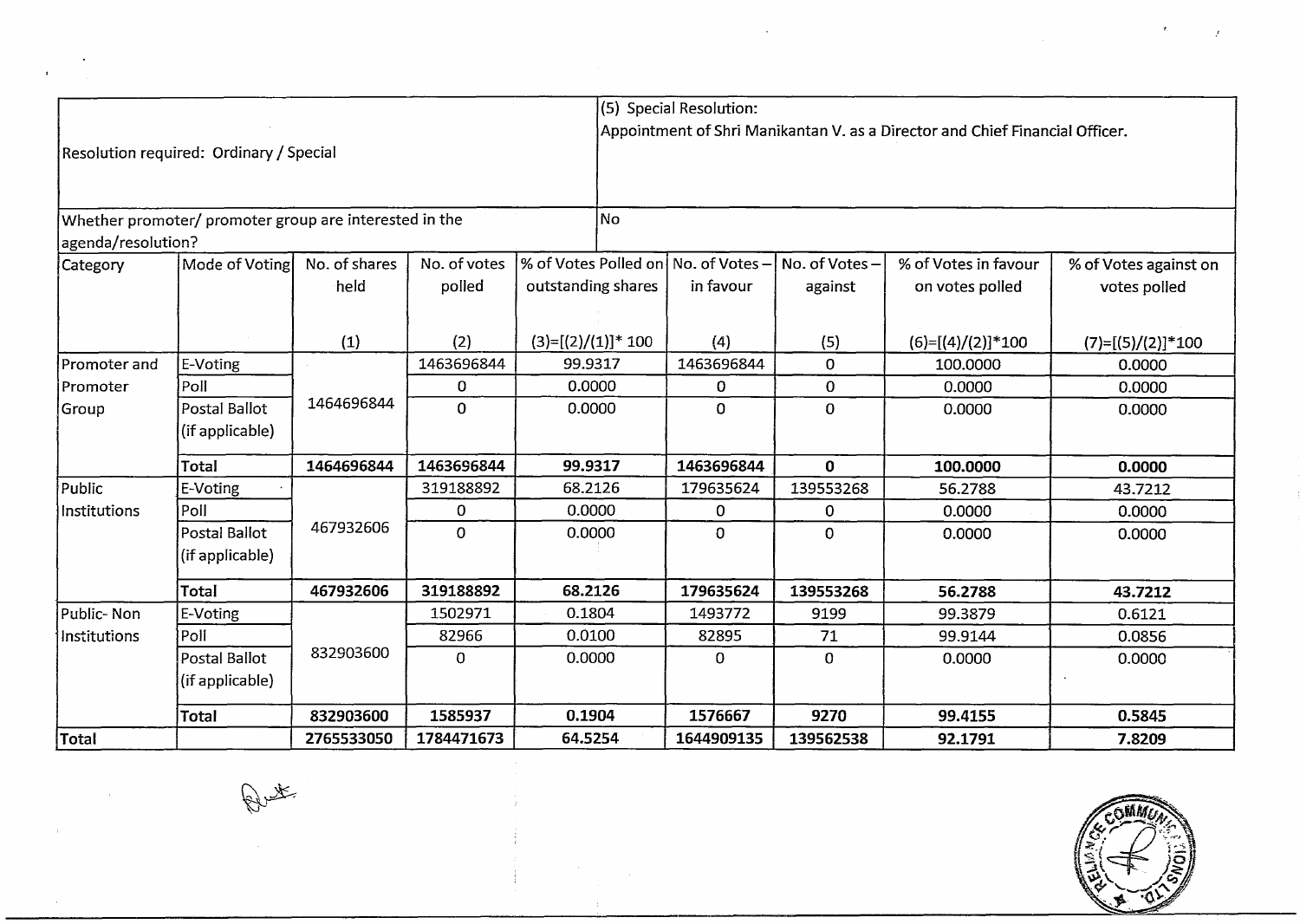|                    |                                                        |               |              |                                     | (6) Ordinary Resolution: |                                                   |                      | Appointment           |
|--------------------|--------------------------------------------------------|---------------|--------------|-------------------------------------|--------------------------|---------------------------------------------------|----------------------|-----------------------|
|                    |                                                        |               |              |                                     |                          | of Smt. Chhaya Virani as an Independent Director. |                      |                       |
|                    | Resolution required: Ordinary / Special                |               |              |                                     |                          |                                                   |                      |                       |
|                    |                                                        |               |              |                                     |                          |                                                   |                      |                       |
|                    |                                                        |               |              |                                     |                          |                                                   |                      |                       |
|                    | Whether promoter/ promoter group are interested in the |               |              | No.                                 |                          |                                                   |                      |                       |
| agenda/resolution? |                                                        |               |              |                                     |                          |                                                   |                      |                       |
| Category           | Mode of Voting                                         | No. of shares | No. of votes | % of Votes Polled on No. of Votes - |                          | No. of Votes -                                    | % of Votes in favour | % of Votes against on |
|                    |                                                        | held          | polled       | outstanding shares                  | in favour                | against                                           | on votes polled      | votes polled          |
|                    |                                                        |               |              |                                     |                          |                                                   |                      |                       |
|                    |                                                        | (1)           | (2)          | $(3)=[(2)/(1)]$ * 100               | (4)                      | (5)                                               | $(6)=[(4)/(2)]*100$  | $(7)=[(5)/(2)]*100$   |
| Promoter and       | E-Voting                                               |               | 1463696844   | 99.9317                             | 1463696844               | 0                                                 | 100.0000             | 0.0000                |
| Promoter           | Poll                                                   |               | 0            | 0.0000                              | 0                        | 0                                                 | 0.0000               | 0.0000                |
| Group              | Postal Ballot                                          | 1464696844    | $\mathbf{O}$ | 0.0000                              | $\overline{0}$           | 0                                                 | 0.0000               | 0.0000                |
|                    | (if applicable)                                        |               |              |                                     |                          |                                                   |                      |                       |
|                    | <b>Total</b>                                           | 1464696844    | 1463696844   | 99.9317                             | 1463696844               | $\mathbf 0$                                       | 100.0000             | 0.0000                |
| Public             | E-Voting                                               |               | 319188892    | 68.2126                             | 187703901                | 131484991                                         | 58.8065              | 41.1935               |
| Institutions       | Poll                                                   |               | 0            | 0.0000                              | 0                        | 0                                                 | 0.0000               | 0.0000                |
|                    | Postal Ballot                                          | 467932606     | $\Omega$     | 0.0000                              | 0                        | $\Omega$                                          | 0.0000               | 0.0000                |
|                    | (if applicable)                                        |               |              |                                     |                          |                                                   |                      |                       |
|                    | <b>Total</b>                                           | 467932606     | 319188892    | 68.2126                             | 187703901                | 131484991                                         | 58.8065              | 41.1935               |
| Public-Non         | E-Voting                                               |               | 1504321      | 0.1806                              | 1492983                  | 11338                                             | 99.2463              | 0.7537                |
| Institutions       | Poll                                                   |               | 82966        | 0.0100                              | 82895                    | 71                                                | 99.9144              | 0.0856                |
|                    | Postal Ballot                                          | 832903600     | $\Omega$     | 0.0000                              | 0                        | 0                                                 | 0.0000               | 0.0000                |
|                    | (if applicable)                                        |               |              |                                     |                          |                                                   |                      |                       |
|                    | <b>Total</b>                                           | 832903600     | 1587287      | 0.1906                              | 1575878                  | 11409                                             | 99.2812              | 0.7188                |
| Total              |                                                        | 2765533050    | 1784473023   | 64.5255                             | 1652976623               | 131496400                                         | 92.6311              | 7.3689                |

 $\label{eq:2.1} \frac{1}{\sqrt{2\pi}}\int_{\mathbb{R}^3}\frac{1}{\sqrt{2\pi}}\left(\frac{1}{\sqrt{2\pi}}\right)^2\frac{1}{\sqrt{2\pi}}\int_{\mathbb{R}^3}\frac{1}{\sqrt{2\pi}}\left(\frac{1}{\sqrt{2\pi}}\right)^2\frac{1}{\sqrt{2\pi}}\frac{1}{\sqrt{2\pi}}\frac{1}{\sqrt{2\pi}}\frac{1}{\sqrt{2\pi}}\frac{1}{\sqrt{2\pi}}\frac{1}{\sqrt{2\pi}}\frac{1}{\sqrt{2\pi}}\frac{1}{\sqrt{2\pi}}\frac{1}{\sqrt{2$ 

 $\sim 10^7$ 

 $\frac{1}{2}$ 

 $\begin{aligned} \frac{1}{\sqrt{2}}\left(\frac{1}{\sqrt{2}}\right) & = \frac{1}{2}\left(\frac{1}{\sqrt{2}}\right) \left(\frac{1}{\sqrt{2}}\right) \left(\frac{1}{\sqrt{2}}\right) \left(\frac{1}{\sqrt{2}}\right) \left(\frac{1}{\sqrt{2}}\right) \left(\frac{1}{\sqrt{2}}\right) \left(\frac{1}{\sqrt{2}}\right) \left(\frac{1}{\sqrt{2}}\right) \left(\frac{1}{\sqrt{2}}\right) \left(\frac{1}{\sqrt{2}}\right) \left(\frac{1}{\sqrt{2}}\right) \left(\frac{1}{\sqrt{2}}\right) \left$ 

 $\sim$ 



 $\label{eq:2} \mathcal{L} = \mathcal{L} \left( \mathcal{L} \right) \mathcal{L} \left( \mathcal{L} \right) \mathcal{L} \left( \mathcal{L} \right)$ 

**Quit :** 

 $\sim$ 

 $\epsilon$ 

 $\mathbf{A}$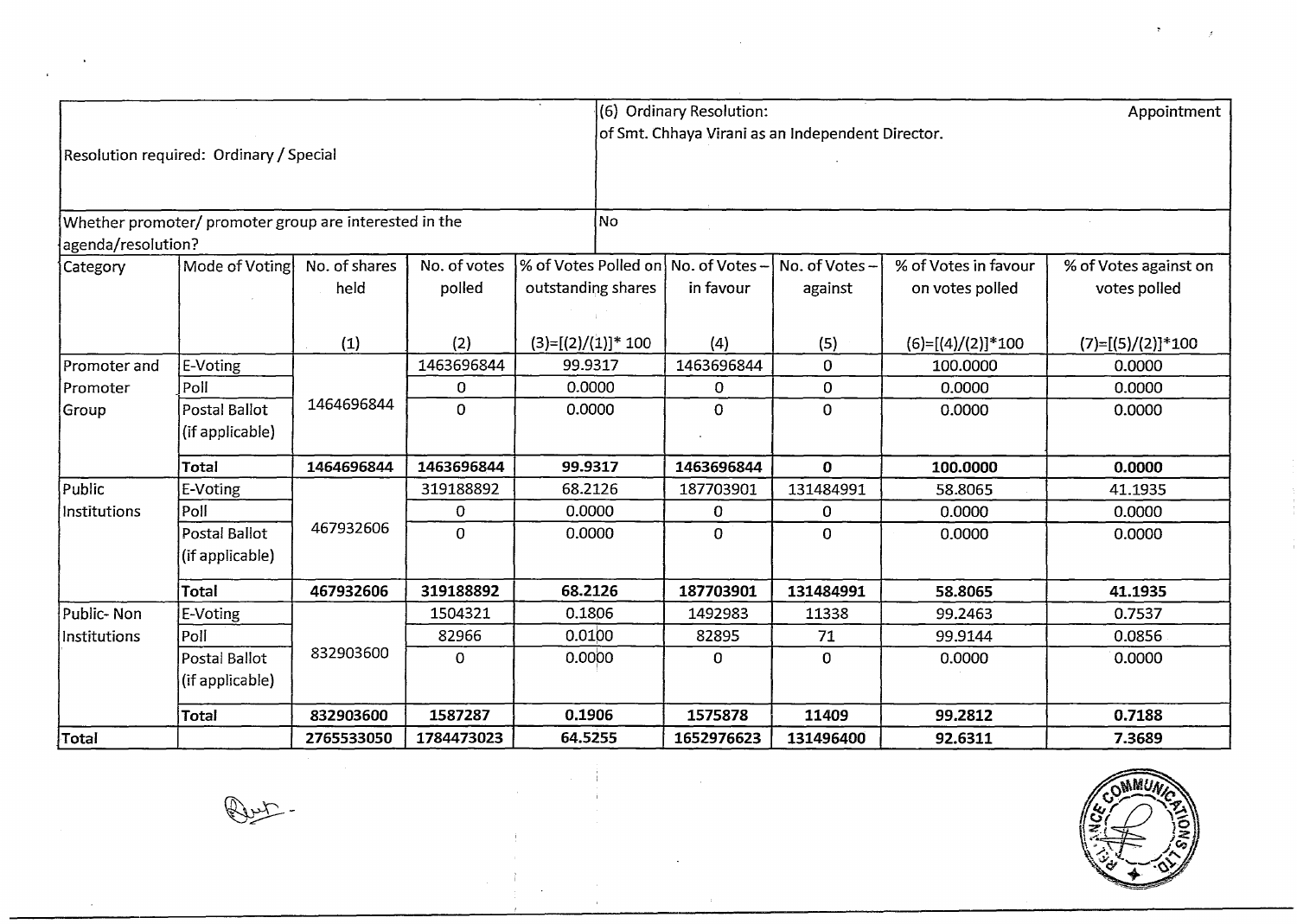|                    |                                                        |               |              |                                     | (7) Ordinary Resolution: |                |                                                             |                       |
|--------------------|--------------------------------------------------------|---------------|--------------|-------------------------------------|--------------------------|----------------|-------------------------------------------------------------|-----------------------|
|                    |                                                        |               |              |                                     |                          |                | Appointment of Smt. Ryna Karani as an Independent Director. |                       |
|                    | Resolution required: Ordinary / Special                |               |              |                                     |                          |                |                                                             |                       |
|                    |                                                        |               |              |                                     |                          |                |                                                             |                       |
|                    | Whether promoter/ promoter group are interested in the |               |              | No                                  |                          |                |                                                             |                       |
| agenda/resolution? |                                                        |               |              |                                     |                          |                |                                                             |                       |
| Category           | Mode of Voting                                         | No. of shares | No. of votes | % of Votes Polled on No. of Votes - |                          | No. of Votes-  | % of Votes in favour                                        | % of Votes against on |
|                    |                                                        | held          | polled       | outstanding shares                  | in favour                | against        | on votes polled                                             | votes polled          |
|                    |                                                        |               |              |                                     |                          |                |                                                             |                       |
|                    |                                                        | (1)           | (2)          | $(3)=[(2)/(1)]$ * 100               | (4)                      | (5)            | $(6)=[(4)/(2)]*100$                                         | $(7)=[(5)/(2)]*100$   |
| Promoter and       | E-Voting                                               |               | 1463696844   | 99.9317                             | 1463696844               | $\overline{0}$ | 100.0000                                                    | 0.0000                |
| Promoter           | Poll                                                   |               | 0            | 0.0000                              | 0                        | $\overline{0}$ | 0.0000                                                      | 0.0000                |
| Group              | Postal Ballot                                          | 1464696844    | $\mathbf{0}$ | 0.0000                              | $\mathbf{O}$             | $\overline{0}$ | 0.0000                                                      | 0.0000                |
|                    | (if applicable)                                        |               |              |                                     |                          |                |                                                             |                       |
|                    | Total                                                  | 1464696844    | 1463696844   | 99.9317                             | 1463696844               | $\mathbf{0}$   | 100.0000                                                    | 0.0000                |
| Public             | E-Voting                                               |               | 319188892    | 68.2126                             | 186427614                | 132761278      | 58.4067                                                     | 41.5933               |
| Institutions       | Poll                                                   |               | $\mathbf 0$  | 0.0000                              | 0                        | 0              | 0.0000                                                      | 0.0000                |
|                    | Postal Ballot                                          | 467932606     | $\mathbf 0$  | 0.0000                              | 0                        | $\Omega$       | 0.0000                                                      | 0.0000                |
|                    | (if applicable)                                        |               |              |                                     |                          |                |                                                             |                       |
|                    | <b>Total</b>                                           | 467932606     | 319188892    | 68.2126                             | 186427614                | 132761278      | 58.4067                                                     | 41.5933               |
| Public-Non         | E-Voting                                               |               | 1503751      | 0.1805                              | 1491270                  | 12481          | 99.1700                                                     | 0.8300                |
| Institutions       | Poll                                                   |               | 82966        | 0.0100                              | 82895                    | 71             | 99.9144                                                     | 0.0856                |
|                    | Postal Ballot                                          | 832903600     | $\mathbf 0$  | 0.0000                              | 0                        | $\mathbf 0$    | 0.0000                                                      | 0.0000                |
|                    | (if applicable)                                        |               |              |                                     |                          |                |                                                             |                       |
|                    | Total                                                  | 832903600     | 1586717      | 0.1905                              | 1574165                  | 12552          | 99.2089                                                     | 0.7911                |
| Total              |                                                        | 2765533050    | 1784472453   | 64.5254                             | 1651698623               | 132773830      | 92.5595                                                     | 7.4405                |

 $\sim$ 



 $\label{eq:2.1} \frac{1}{\sqrt{2}}\left(\frac{1}{\sqrt{2}}\right)^{2} \left(\frac{1}{\sqrt{2}}\right)^{2} \left(\frac{1}{\sqrt{2}}\right)^{2} \left(\frac{1}{\sqrt{2}}\right)^{2} \left(\frac{1}{\sqrt{2}}\right)^{2} \left(\frac{1}{\sqrt{2}}\right)^{2} \left(\frac{1}{\sqrt{2}}\right)^{2} \left(\frac{1}{\sqrt{2}}\right)^{2} \left(\frac{1}{\sqrt{2}}\right)^{2} \left(\frac{1}{\sqrt{2}}\right)^{2} \left(\frac{1}{\sqrt{2}}\right)^{2} \left(\$ 

**Put** 

 $\bar{L}$ 

 $\mathbf{r}$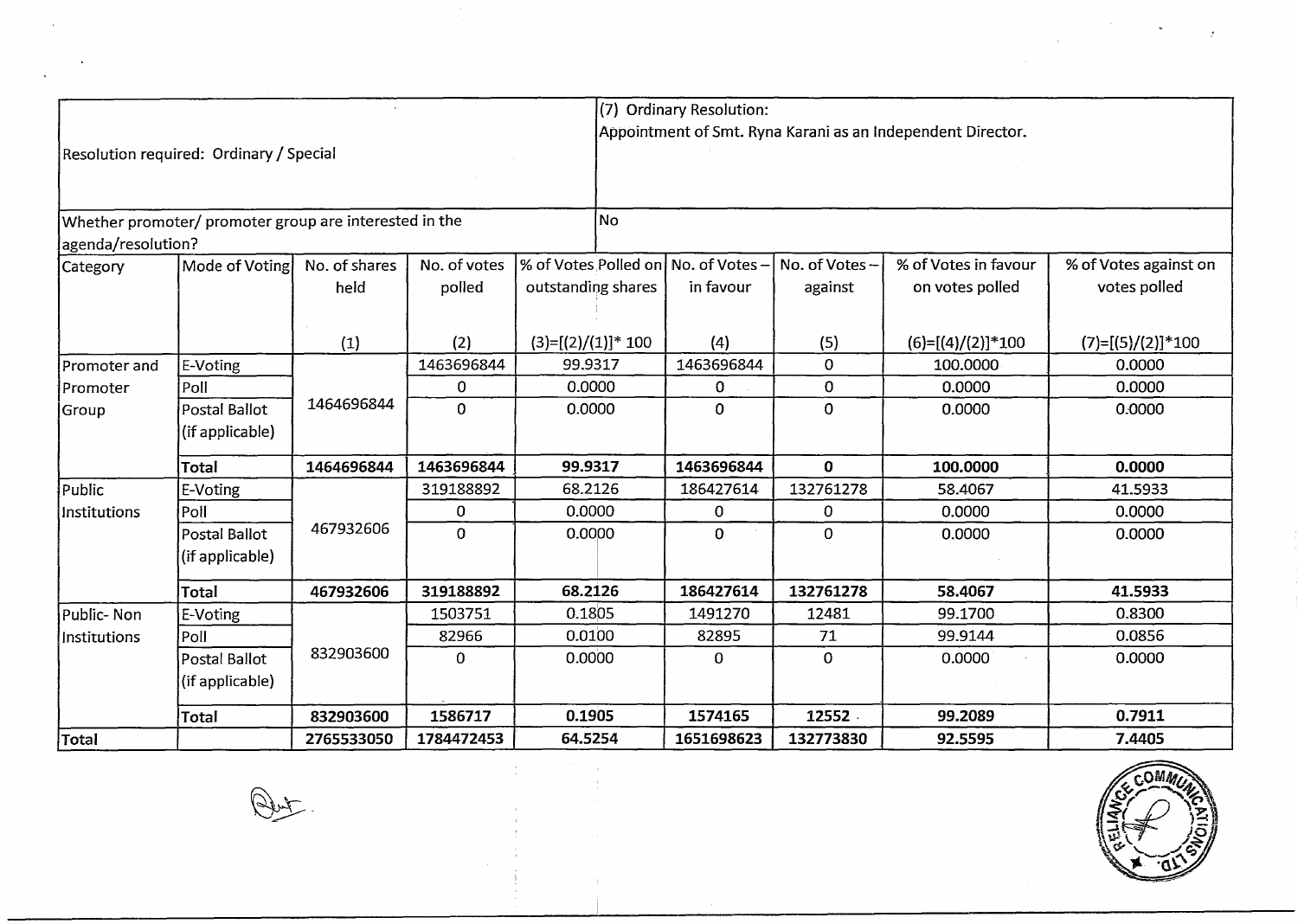|                    |                                                        |               |              |                       | (8) Ordinary Resolution: |                                                     |                      |                       |
|--------------------|--------------------------------------------------------|---------------|--------------|-----------------------|--------------------------|-----------------------------------------------------|----------------------|-----------------------|
|                    | Resolution required: Ordinary / Special                |               |              |                       |                          | Appointment of Shri Suresh Rangachar as a Director. |                      |                       |
|                    |                                                        |               |              |                       |                          |                                                     |                      |                       |
|                    |                                                        |               |              |                       |                          |                                                     |                      |                       |
|                    | Whether promoter/ promoter group are interested in the |               |              | No                    |                          |                                                     |                      |                       |
| agenda/resolution? |                                                        |               |              |                       |                          |                                                     |                      |                       |
| Category           | Mode of Voting                                         | No. of shares | No. of votes | % of Votes Polled on  | $ $ No. of Votes $-$     | No. of Votes-                                       | % of Votes in favour | % of Votes against on |
|                    |                                                        | held          | polled       | outstanding shares    | in favour                | against                                             | on votes polled      | votes polled          |
|                    |                                                        |               |              |                       |                          |                                                     |                      |                       |
|                    |                                                        | (1)           | (2)          | $(3)=[(2)/(1)]$ * 100 | (4)                      | (5)                                                 | $(6)=[(4)/(2)]*100$  | $(7)=[(5)/(2)]*100$   |
| Promoter and       | E-Voting                                               |               | 1463696844   | 99.9317               | 1463696844               | 0                                                   | 100.0000             | 0.0000                |
| Promoter           | Poll                                                   |               | 0            | 0.0000                | $\mathbf 0$              | 0                                                   | 0.0000               | 0.0000                |
| Group              | Postal Ballot                                          | 1464696844    | $\mathbf 0$  | 0.0000                | 0                        | 0                                                   | 0.0000               | 0.0000                |
|                    | (if applicable)                                        |               |              |                       |                          |                                                     |                      |                       |
|                    | <b>Total</b>                                           | 1464696844    | 1463696844   | 99.9317               | 1463696844               | $\mathbf 0$                                         | 100.0000             | 0.0000                |
| Public             | E-Voting                                               |               | 319188892    | 68.2126               | 319188892                | 0                                                   | 100.0000             | 0.0000                |
| Institutions       | Poll                                                   |               | 0            | 0.0000                | 0                        | 0                                                   | 0.0000               | 0.0000                |
|                    | Postal Ballot                                          | 467932606     | $\mathbf 0$  | 0.0000                | 0                        | 0                                                   | 0.0000               | 0.0000                |
|                    | (if applicable)                                        |               |              |                       |                          |                                                     |                      |                       |
|                    | <b>Total</b>                                           | 467932606     | 319188892    | 68.2126               | 319188892                | $\mathbf{0}$                                        | 100.0000             | 0.0000                |
| Public-Non         | E-Voting                                               |               | 1503151      | 0.1805                | 1494987                  | 8164                                                | 99.4569              | 0.5431                |
| Institutions       | Poll                                                   |               | 82966        | 0.0100                | 82895                    | 71                                                  | 99.9144              | 0.0856                |
|                    | Postal Ballot                                          | 832903600     | $\Omega$     | 0.0000                | 0                        | $\Omega$                                            | 0.0000               | 0.0000                |
|                    | (if applicable)                                        |               |              |                       |                          |                                                     |                      |                       |
|                    | Total                                                  | 832903600     | 1586117      | 0.1904                | 1577882                  | 8235                                                | 99.4808              | 0.5192                |
| Total              |                                                        | 2765533050    | 1784471853   | 64.5254               | 1784463618               | 8235                                                | 99.9995              | 0.0005                |
|                    | $\overline{\phantom{0}}$                               |               |              |                       |                          |                                                     |                      | <b>ANUNG</b>          |

 $\sim$ 

 $\frac{1}{4}$ 

 $\label{eq:3.1} \frac{1}{2} \sum_{i=1}^n \frac{1}{2} \sum_{j=1}^n \frac{1}{2} \sum_{j=1}^n \frac{1}{2} \sum_{j=1}^n \frac{1}{2} \sum_{j=1}^n \frac{1}{2} \sum_{j=1}^n \frac{1}{2} \sum_{j=1}^n \frac{1}{2} \sum_{j=1}^n \frac{1}{2} \sum_{j=1}^n \frac{1}{2} \sum_{j=1}^n \frac{1}{2} \sum_{j=1}^n \frac{1}{2} \sum_{j=1}^n \frac{1}{2} \sum_{j=1}^n \frac{$ 

 $\hat{\mathcal{L}}$ 



Route

 $\bar{z}$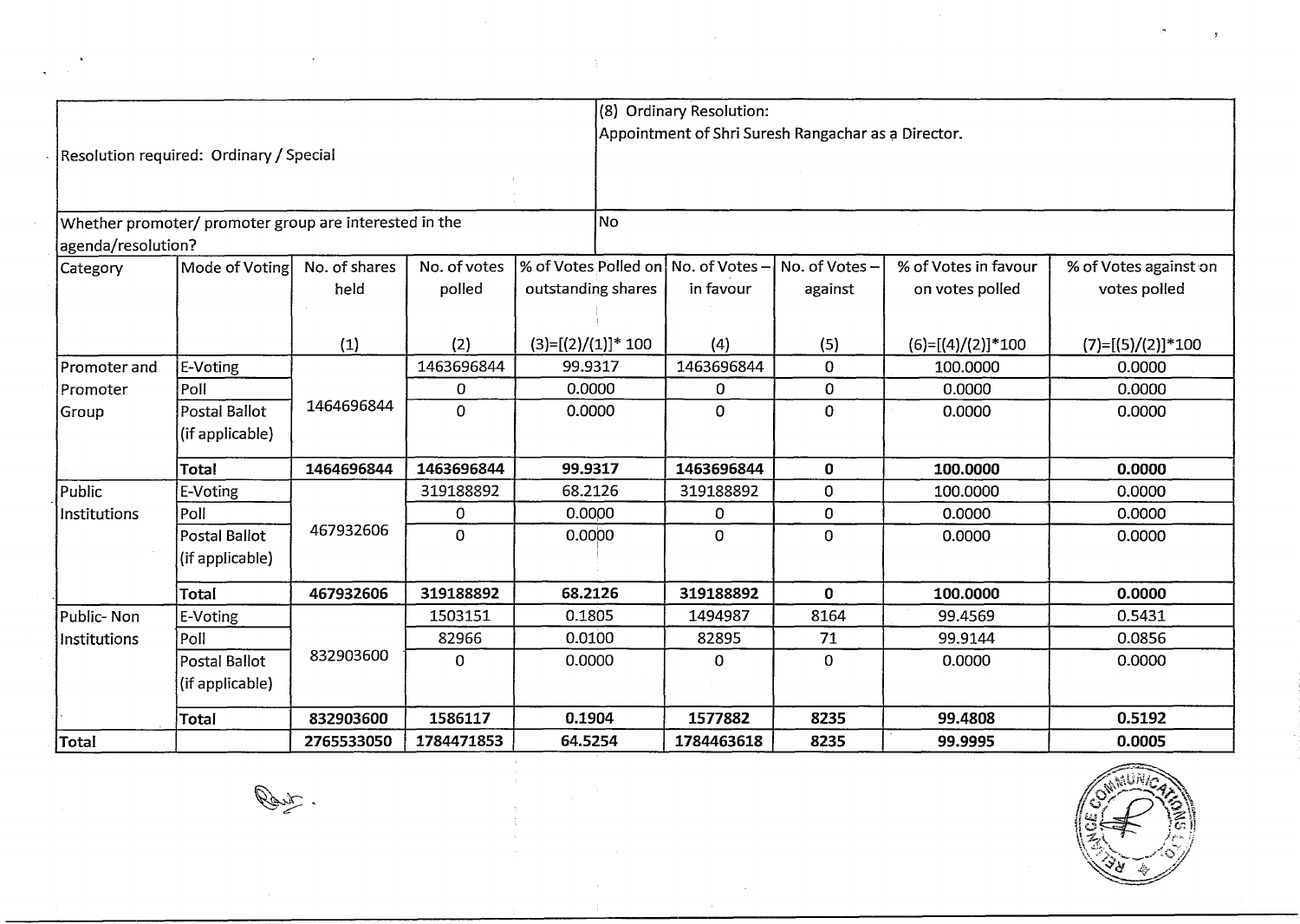|                    |                                                        |               |              |                                     | (9) Ordinary Resolution: |                | Appointment of Smt. Manjari Kacker as an Independent Director. |                       |
|--------------------|--------------------------------------------------------|---------------|--------------|-------------------------------------|--------------------------|----------------|----------------------------------------------------------------|-----------------------|
|                    | Resolution required: Ordinary / Special                |               |              |                                     |                          |                |                                                                |                       |
| agenda/resolution? | Whether promoter/ promoter group are interested in the |               |              | i No                                |                          |                |                                                                |                       |
| Category           | Mode of Voting                                         | No. of shares | No. of votes | % of Votes Polled on No. of Votes - |                          | No. of Votes-  | % of Votes in favour                                           | % of Votes against on |
|                    |                                                        | held          | polled       | outstanding shares                  | in favour                | against        | on votes polled                                                | votes polled          |
|                    |                                                        | (1)           | (2)          | $(3)=[(2)/(1)]*100$                 | (4)                      | (5)            | $(6)=[(4)/(2)]*100$                                            | $(7)=[(5)/(2)]*100$   |
| Promoter and       | E-Voting                                               |               | 1463696844   | 99.9317                             | 1463696844               | $\overline{0}$ | 100.0000                                                       | 0.0000                |
| Promoter           | Poll                                                   |               | 0            | 0.0000                              | 0                        | 0              | 0.0000                                                         | 0.0000                |
| Group              | Postal Ballot                                          | 1464696844    | $\mathbf 0$  | 0.0000                              | 0                        | $\Omega$       | 0.0000                                                         | 0.0000                |
|                    | (if applicable)                                        |               |              |                                     |                          |                |                                                                |                       |
|                    | Total                                                  | 1464696844    | 1463696844   | 99.9317                             | 1463696844               | $\mathbf 0$    | 100.0000                                                       | 0.0000                |
| Public             | E-Voting                                               |               | 319188892    | 68.2126                             | 23015692                 | 296173200      | 7.2107                                                         | 92.7893               |
| Institutions       | Poll                                                   |               | 0            | 0.0000                              | 0                        | $\Omega$       | 0.0000                                                         | 0.0000                |
|                    | Postal Ballot                                          | 467932606     | $\mathbf{0}$ | 0.0000                              | 0                        | $\mathbf 0$    | 0.0000                                                         | 0.0000                |
|                    | (if applicable)                                        |               |              |                                     |                          |                |                                                                |                       |
|                    | Total                                                  | 467932606     | 319188892    | 68.2126                             | 23015692                 | 296173200      | 7.2107                                                         | 92.7893               |
| Public-Non         | E-Voting                                               |               | 1503191      | 0.1805                              | 1494181                  | 9010           | 99.4006                                                        | 0.5994                |
| Institutions       | Poll                                                   |               | 82966        | 0.0100                              | 82895                    | 71             | 99.9144                                                        | 0.0856                |
|                    | Postal Ballot                                          | 832903600     | $\mathbf 0$  | 0.0000                              | 0                        | 0              | 0.0000                                                         | 0.0000                |
|                    | (if applicable)                                        |               |              |                                     |                          |                |                                                                |                       |
|                    | <b>Total</b>                                           | 832903600     | 1586157      | 0.1904                              | 1577076                  | 9081           | 99.4275                                                        | 0.5725                |
| Total              |                                                        | 2765533050    | 1784471893   | 64.5254                             | 1488289612               | 296182281      | 83.4022                                                        | 16.5978               |



**Duty**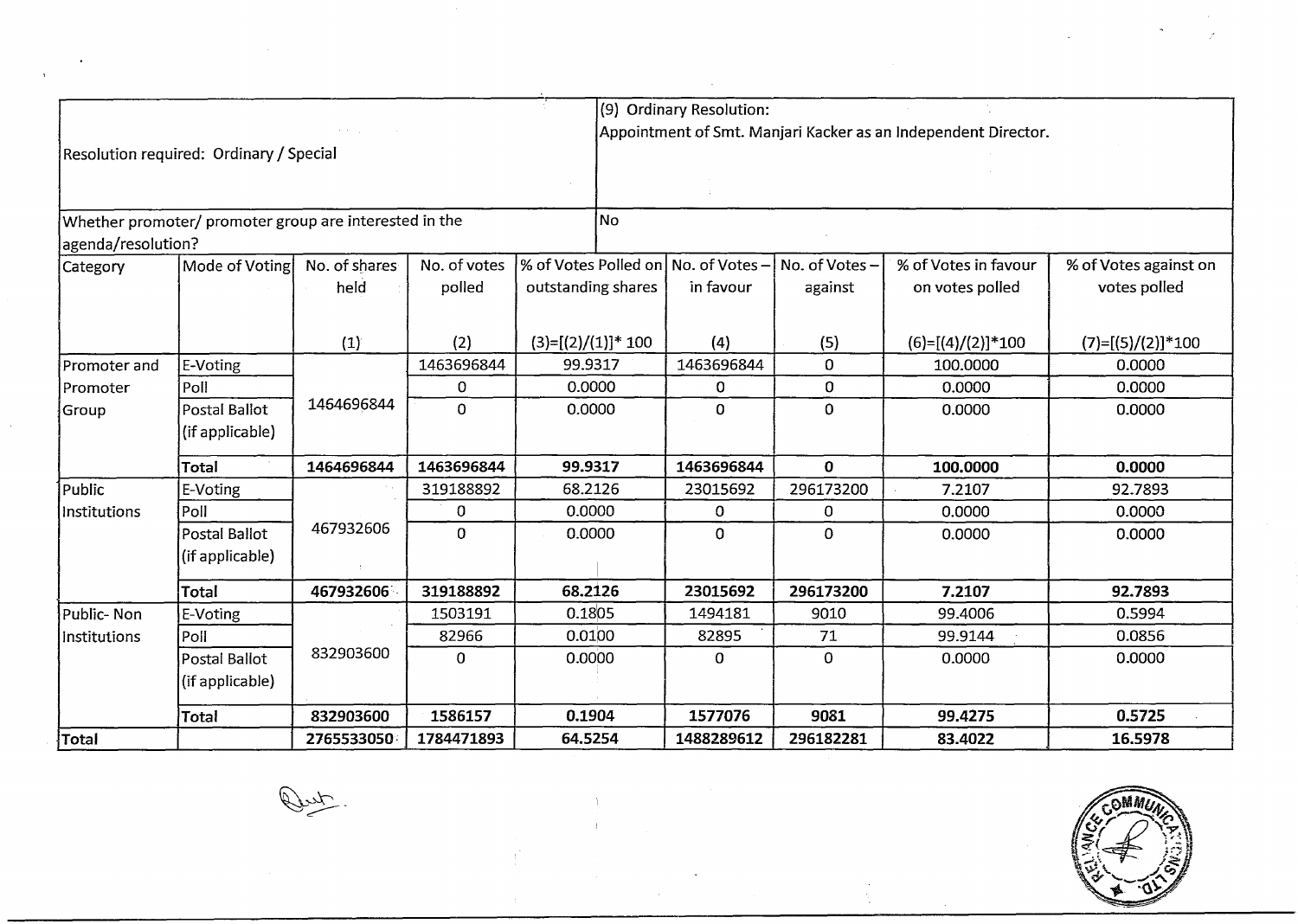|                    |                                                        |               |              |                                     | (10) Special Resolution: |                                                           |                      |                       |
|--------------------|--------------------------------------------------------|---------------|--------------|-------------------------------------|--------------------------|-----------------------------------------------------------|----------------------|-----------------------|
|                    |                                                        |               |              |                                     |                          | Alteration to the Articles of Association of the Company. |                      |                       |
|                    | Resolution required: Ordinary / Special                |               |              |                                     |                          |                                                           |                      |                       |
|                    |                                                        |               |              |                                     |                          |                                                           |                      |                       |
|                    |                                                        |               |              |                                     |                          |                                                           |                      |                       |
|                    | Whether promoter/ promoter group are interested in the |               |              | No                                  |                          |                                                           |                      |                       |
| agenda/resolution? |                                                        |               |              |                                     |                          |                                                           |                      |                       |
| Category           | Mode of Voting                                         | No. of shares | No. of votes | % of Votes Polled on No. of Votes - |                          | No. of Votes-                                             | % of Votes in favour | % of Votes against on |
|                    |                                                        | held          | polled       | outstanding shares                  | in favour                | against                                                   | on votes polled      | votes polled          |
|                    |                                                        |               |              |                                     |                          |                                                           |                      |                       |
|                    |                                                        | (1)           | (2)          | $(3)=[(2)/(1)]*100$                 | (4)                      | (5)                                                       | $(6)=[(4)/(2)]*100$  | $(7)=[(5)/(2)]*100$   |
| Promoter and       | <b>E-Voting</b>                                        |               | 1463696844   | 99.9317                             | 1463696844               | $\mathbf 0$                                               | 100.0000             | 0.0000                |
| Promoter           | Poll                                                   |               | 0            | 0.0000                              | 0                        | $\mathbf{O}$                                              | 0.0000               | 0.0000                |
| Group              | Postal Ballot                                          | 1464696844    | $\mathbf 0$  | 0.0000                              | $\overline{0}$           | $\mathbf{O}$                                              | 0.0000               | 0.0000                |
|                    | (if applicable)                                        |               |              |                                     |                          |                                                           |                      |                       |
|                    |                                                        |               |              |                                     |                          |                                                           |                      |                       |
|                    | Total                                                  | 1464696844    | 1463696844   | 99.9317                             | 1463696844               | $\mathbf 0$                                               | 100.0000             | 0.0000                |
| Public             | E-Voting                                               |               | 319188892    | 68.2126                             | 319188892                | $\overline{O}$                                            | 100.0000             | 0.0000                |
| Institutions       | Poll                                                   |               | 0            | 0.0000                              | 0                        | $\mathbf 0$                                               | 0.0000               | 0.0000                |
|                    | Postal Ballot                                          | 467932606     | $\mathbf 0$  | 0.0000                              | $\mathbf{O}$             | 0                                                         | 0.0000               | 0.0000                |
|                    | (if applicable)                                        |               |              |                                     |                          |                                                           |                      |                       |
|                    | Total                                                  | 467932606     | 319188892    | 68.2126                             | 319188892                | $\mathbf{0}$                                              | 100.0000             | 0.0000                |
| Public- Non        | E-Voting                                               |               | 1504689      | 0.1807                              | 1499344                  | 5345                                                      | 99.6448              | 0.3552                |
| Institutions       | Poll                                                   |               | 82966        | 0.0100                              | 82895                    | 71                                                        | 99.9144              | 0.0856                |
|                    | Postal Ballot                                          | 832903600     | $\mathbf 0$  | 0.0000                              | $\mathbf{O}$             | $\mathbf 0$                                               | 0.0000               | 0.0000                |
|                    | (if applicable)                                        |               |              |                                     |                          |                                                           |                      |                       |
|                    | Total                                                  | 832903600     | 1587655      | 0.1906                              | 1582239                  | 5416                                                      | 99.6589              | 0.3411                |
| Total              |                                                        | 2765533050    | 1784473391   | 64.5255                             | 1784467975               | 5416                                                      | 99.9997              | 0.0003                |
|                    |                                                        |               |              |                                     |                          |                                                           |                      |                       |
|                    |                                                        |               |              |                                     |                          |                                                           |                      |                       |
|                    |                                                        |               |              |                                     |                          |                                                           |                      |                       |
|                    |                                                        |               |              |                                     |                          |                                                           |                      |                       |
|                    |                                                        |               |              |                                     |                          |                                                           |                      |                       |
|                    |                                                        |               |              |                                     |                          |                                                           |                      |                       |

 $\frac{1}{4}$ 



 $\sigma_{\rm{max}}=100$ 

 $\label{eq:2.1} \frac{1}{3} \sum_{i=1}^n \frac{1}{(1-\alpha)^2} \sum_{i=1}^n \frac{1}{(1-\alpha)^2} \sum_{i=1}^n \frac{1}{(1-\alpha)^2} \sum_{i=1}^n \frac{1}{(1-\alpha)^2} \sum_{i=1}^n \frac{1}{(1-\alpha)^2} \sum_{i=1}^n \frac{1}{(1-\alpha)^2} \sum_{i=1}^n \frac{1}{(1-\alpha)^2} \sum_{i=1}^n \frac{1}{(1-\alpha)^2} \sum_{i=1}^n \frac{1}{(1-\alpha)^2} \sum_{i=1}^n \frac{1}{($